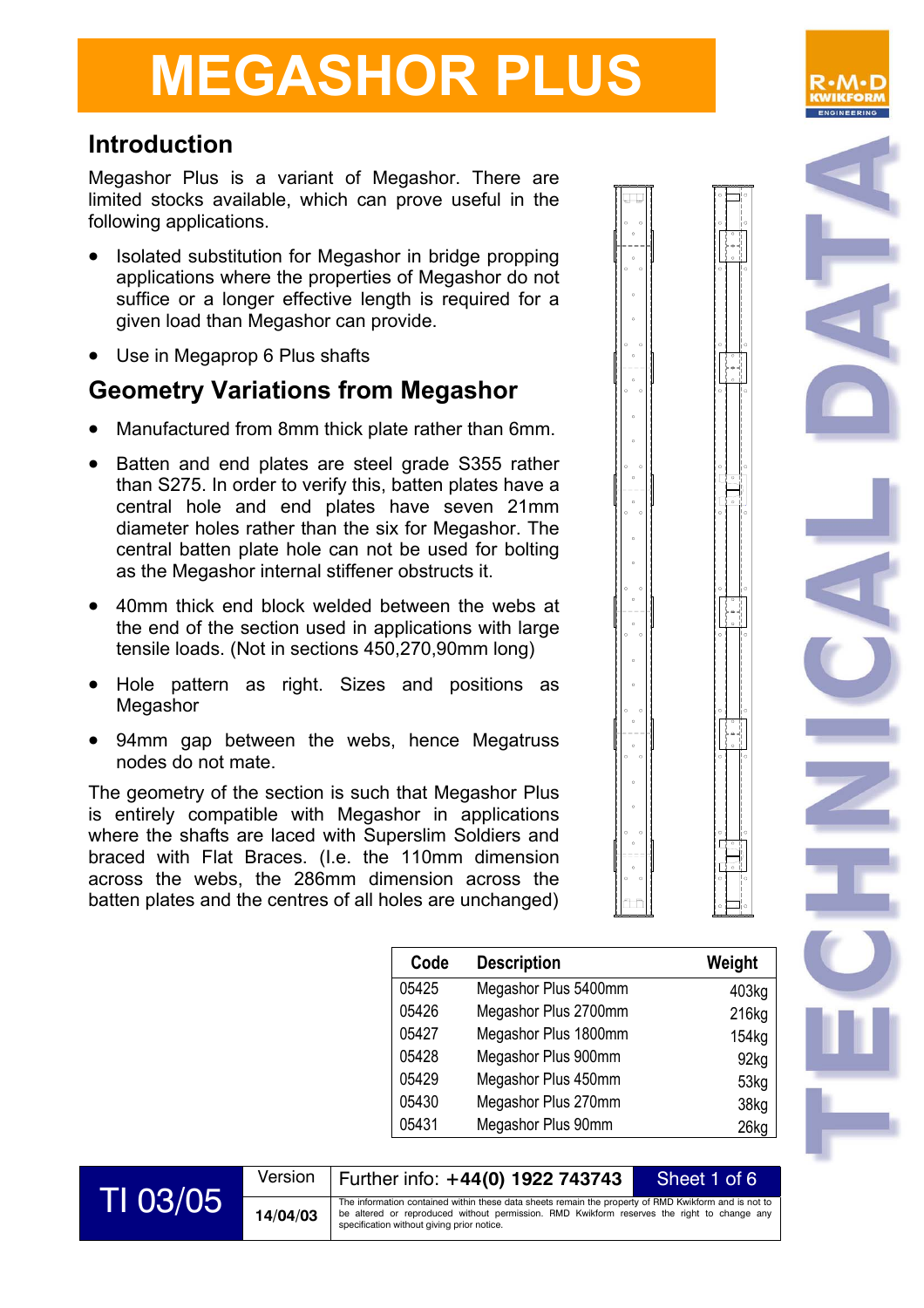# **Section Properties**

All un-noted dimensions as Megashor



| <b>Megashor Plus Leg Properties</b>        |                        |  |  |
|--------------------------------------------|------------------------|--|--|
| Gross Area                                 | 76.4cm <sup>2</sup>    |  |  |
| Second Moment of Area Ixx                  | 7650cm <sup>4</sup>    |  |  |
| Second Moment of Area Iyy                  | 5330cm <sup>4</sup>    |  |  |
| Radius of Gyration rxx                     | 10.1cm                 |  |  |
| Radius of Gyration ryy                     | 8.35cm                 |  |  |
| Elastic Modulus Zxx                        | $566$ cm <sup>3</sup>  |  |  |
| Elastic Modulus Zyy                        | 380cm <sup>3</sup>     |  |  |
| <b>Flexural Rigidity Elxx</b>              | 16100kNm <sup>2</sup>  |  |  |
| <b>Flexural Rigidity Elyy</b>              | 6780kNm <sup>2</sup>   |  |  |
| Mean Yield Stress                          | 370N/mm <sup>2</sup>   |  |  |
| <b>Maximum Bending Moment Mxx</b>          | 130kNm                 |  |  |
| Maximum Bending Moment Myy                 | 91kNm                  |  |  |
| Maximum Bearing in all 21mm diameter holes | 60kN                   |  |  |
| Maximum Joint Bending Moment Mjx           | 84kNm <sup>*</sup>     |  |  |
| Maximum Bending Moment Miy                 | 66kNm*                 |  |  |
| Maximum Joint Tension                      | 640kN*                 |  |  |
| Maximum Joint Tension                      | 1400kN**               |  |  |
| <b>Axial Shortening</b>                    | $6.11x10^{-4}$ mm/m/kN |  |  |
| Self Weight (depends on makeup)            | 75kg/m                 |  |  |

- \* End plates connected with 6 M20x60 grade 12.9 bolts and grade 12 nuts
- \*\* End plates connected as above but with additional special M52x285 grade 12.9 socket cap screw and nut.

Torque all end connections to 300Nm in tension applications



Version Further info: **+44(0) 1922 743743** Sheet 2 of 6

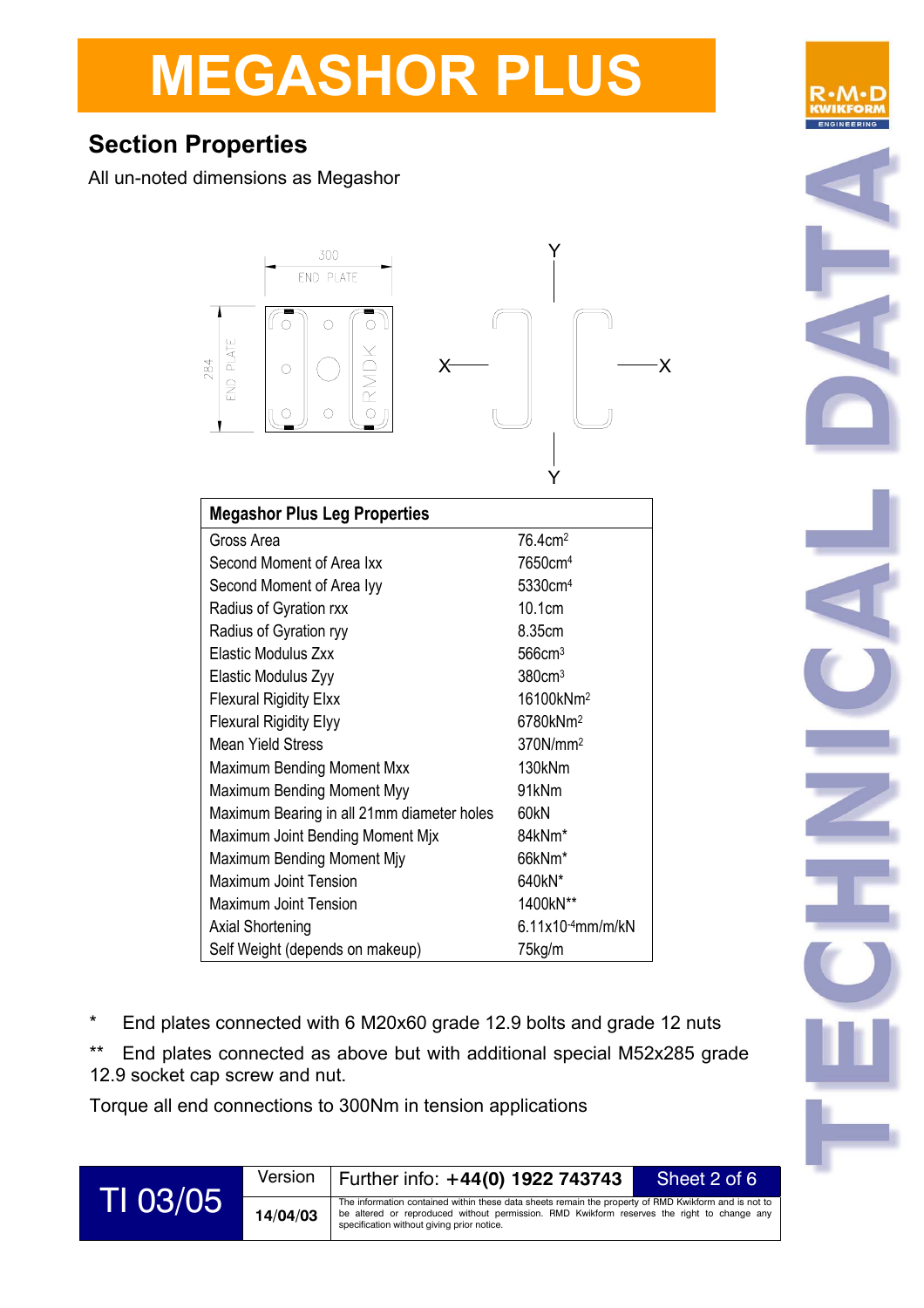## **Allowable Axial Loads in Vertical Megashor Plus Shafts with Eccentric Loads Both Ends - XX Axis**



# R∙∧

Version Further info: **+44(0) 1922 743743** Sheet 3 of 6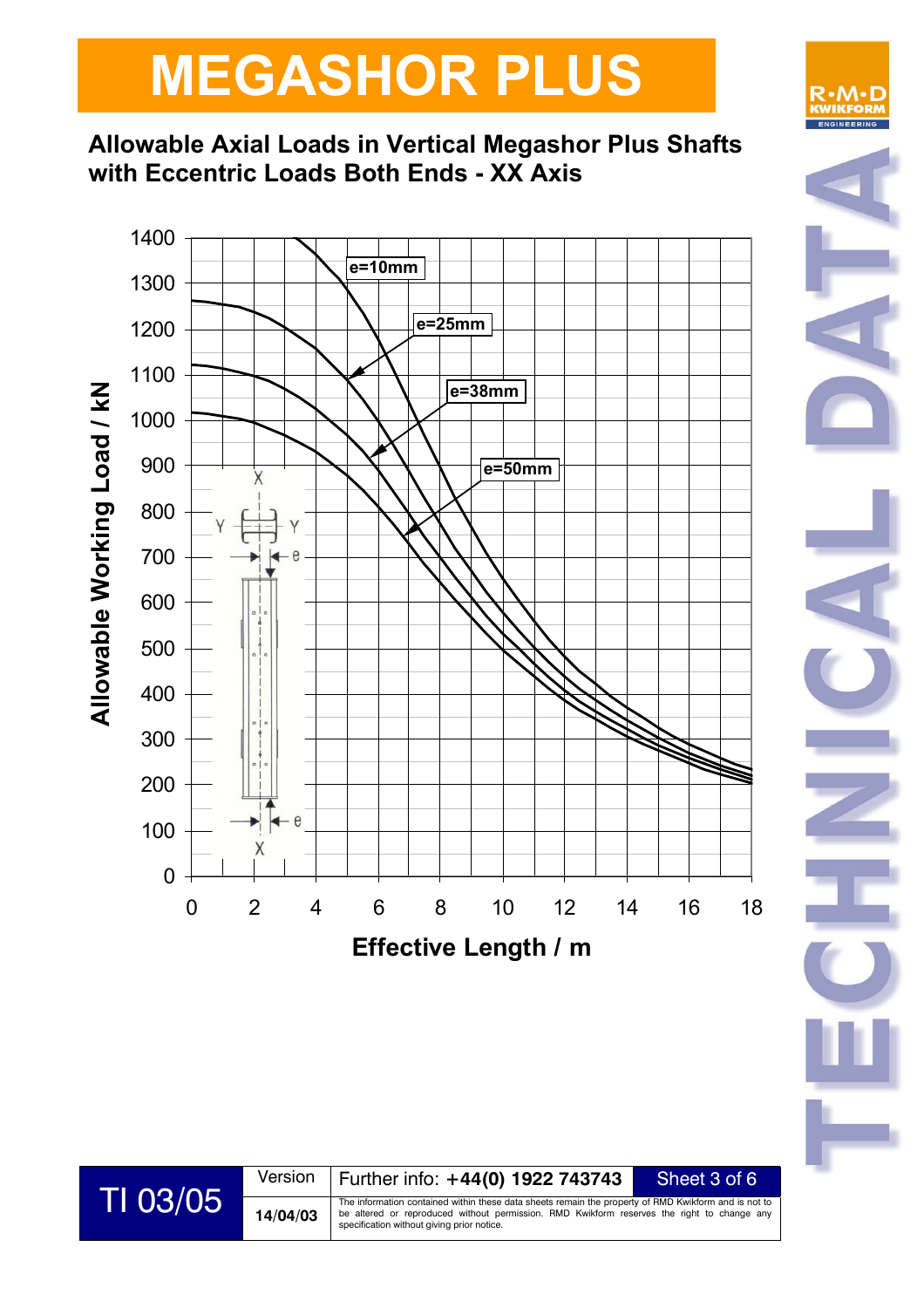## **Allowable Axial Loads in Vertical Megashor Plus Shafts with Eccentric Loads Both Ends - YY Axis**





R∙M

Version Further info: **+44(0) 1922 743743** Sheet 4 of 6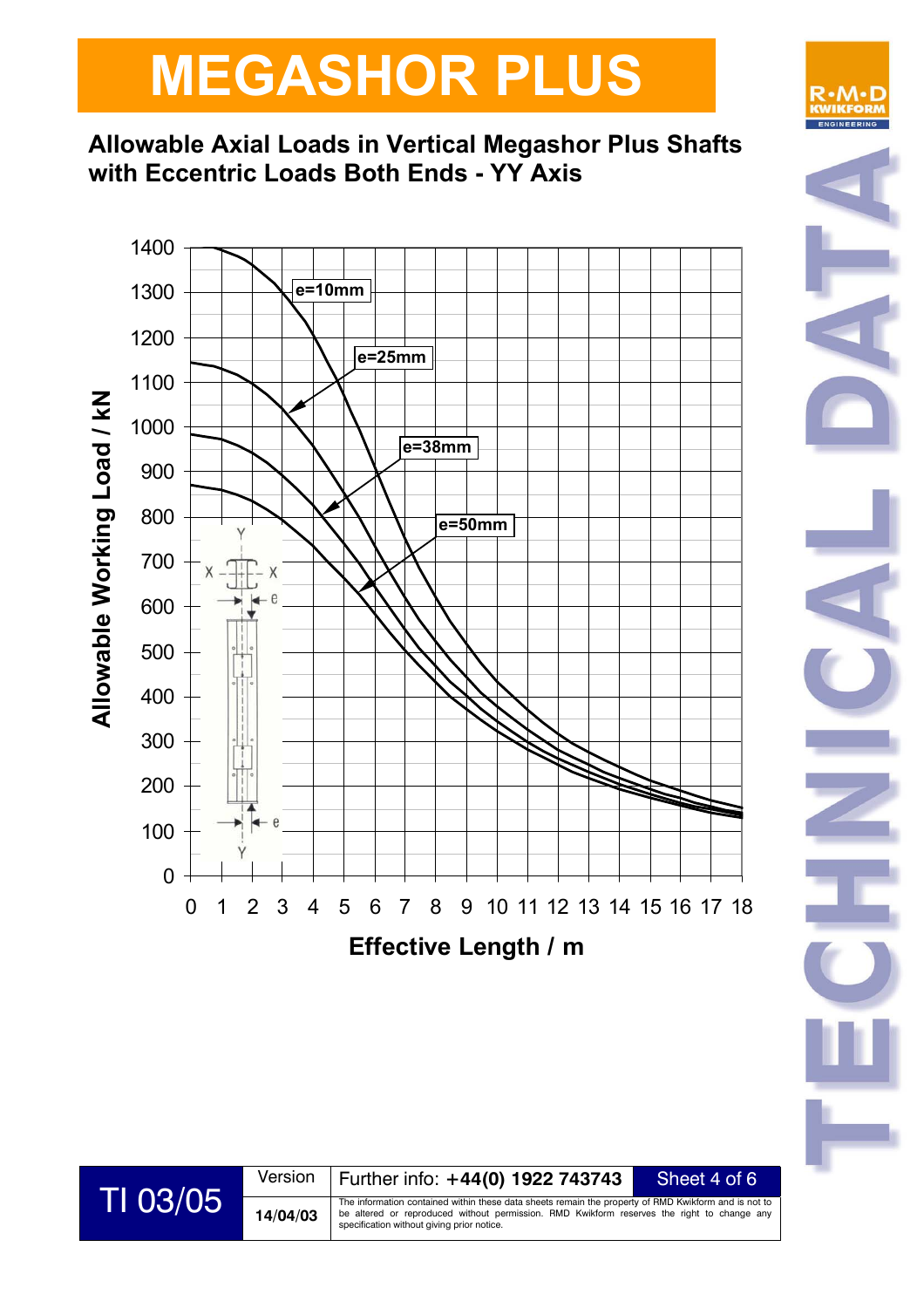## **Allowable Axial Loads in Horizontal Megashor Plus Shafts with Eccentric Loads Both Ends - XX Axis**



R∙M

Version Further info: **+44(0) 1922 743743** Sheet 5 of 6